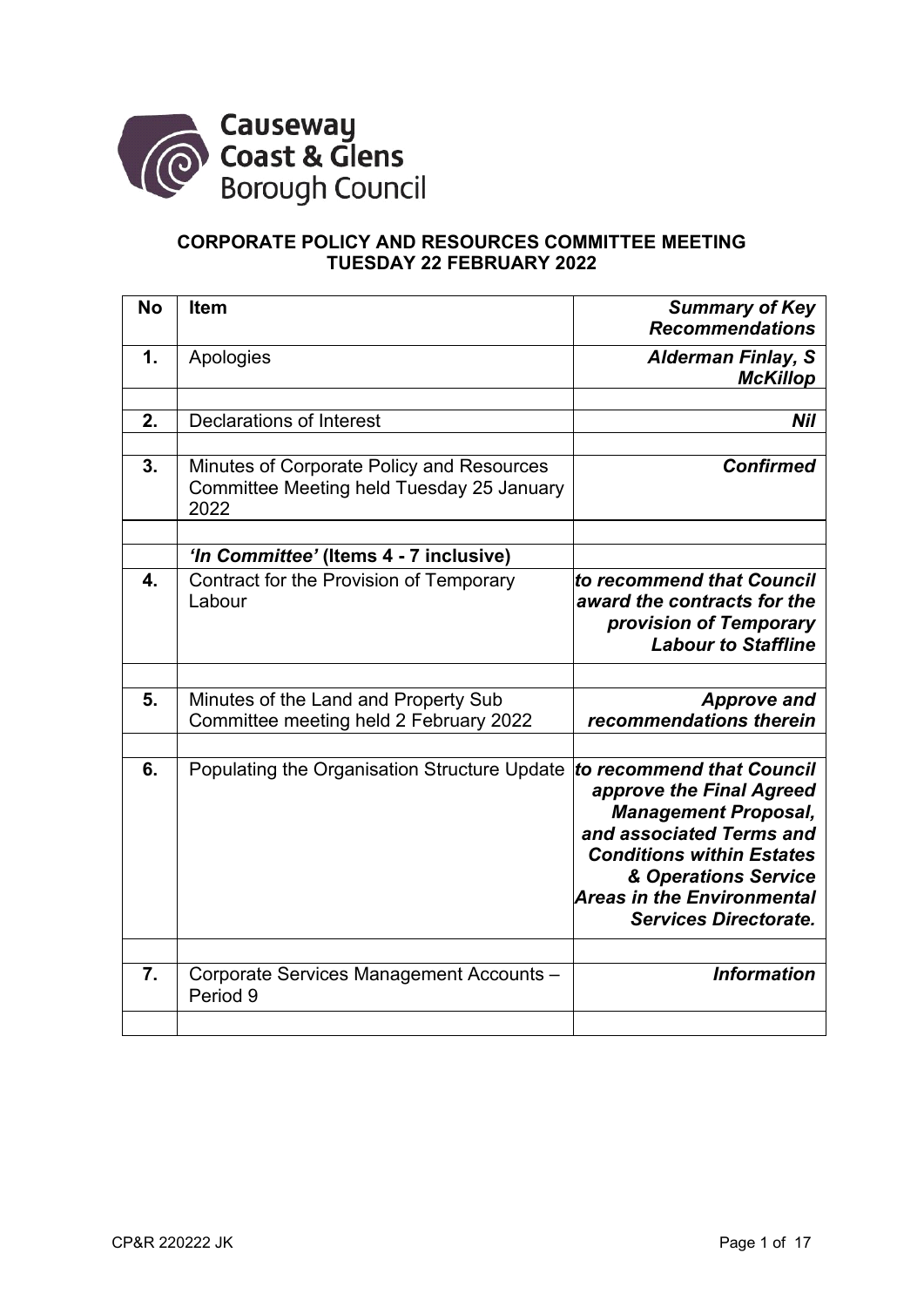| 8.  | <b>Citizen Survey</b>                                                  | to recommend that Council<br>notes the contents of this<br>report, outcomes and next<br>steps, as well as the<br>detailed results in the<br><b>Survey Summary Report</b><br>attached                                         |
|-----|------------------------------------------------------------------------|------------------------------------------------------------------------------------------------------------------------------------------------------------------------------------------------------------------------------|
| 9.  | <b>Gifts and Hospitality Policy</b>                                    | to recommend that<br><b>Council approve the</b><br><b>Draft Gifts and</b><br><b>Hospitality Policy for</b><br><b>Elected Members and</b><br><b>Employees</b>                                                                 |
| 10. | <b>Women's Working Group Minutes</b>                                   | <b>Approve</b>                                                                                                                                                                                                               |
| 11. | <b>Elected Member Development Working Group</b><br>Notes December 2021 | Approve                                                                                                                                                                                                                      |
| 12. | <b>NAC Request</b>                                                     | to recommend that Council<br>host the National<br><b>Association of Councillors</b><br><b>Members' meeting on</b><br><b>Wednesday 22nd July</b><br>2022 in The Council<br><b>Chamber, Civic</b><br>Headquarters as outlined. |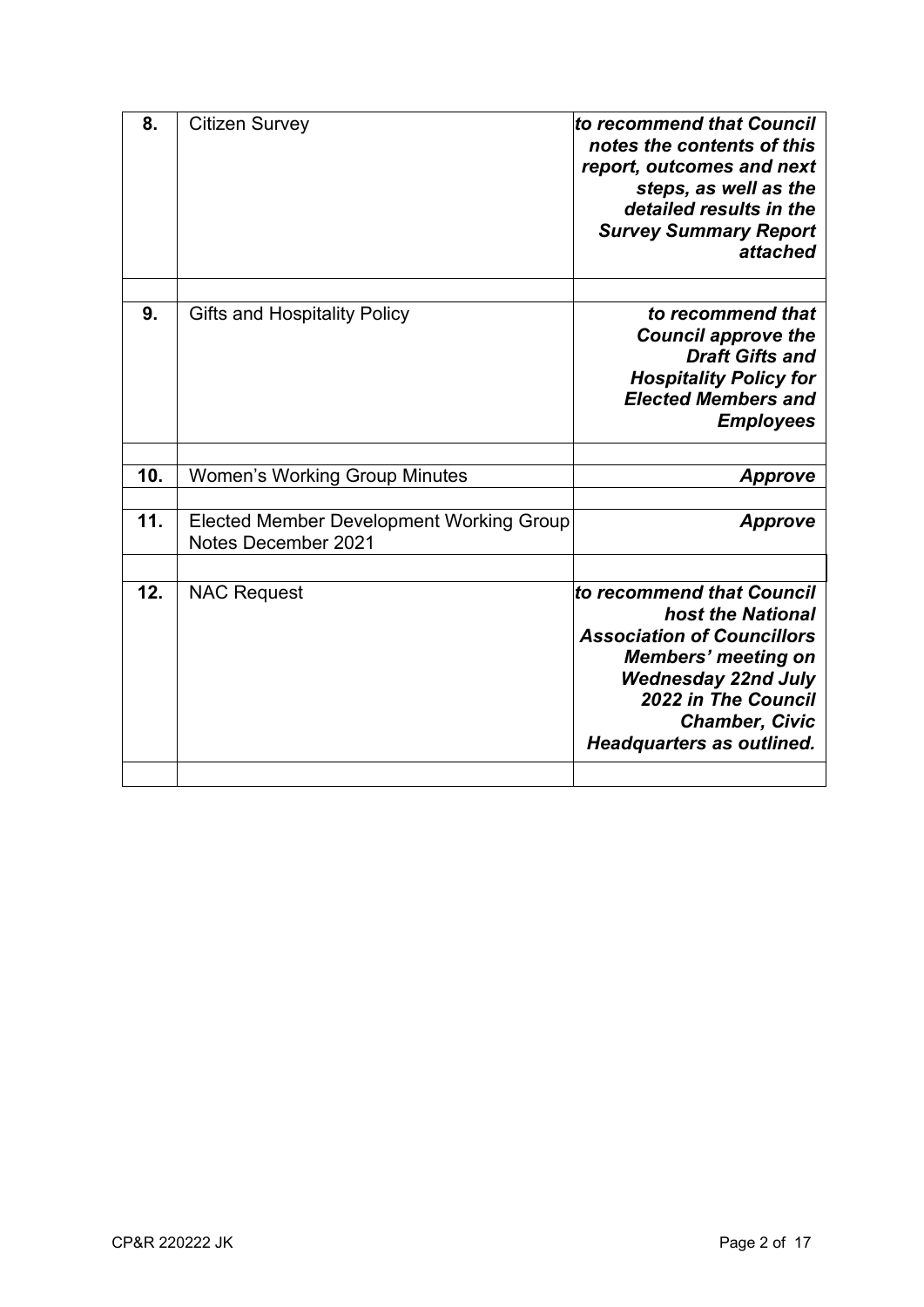| 13. | <b>Twinning Association</b>                           | to recommend that                |
|-----|-------------------------------------------------------|----------------------------------|
|     |                                                       | <b>Council approve the</b>       |
|     |                                                       | option to:                       |
|     |                                                       | Continue "as is" in              |
|     |                                                       | <b>line with Council</b>         |
|     |                                                       | decision of 22 <sup>nd</sup> May |
|     |                                                       | 2018 ie assist                   |
|     |                                                       | <b>Twinning</b>                  |
|     |                                                       | <b>Associations through</b>      |
|     |                                                       | the Grant Funding                |
|     |                                                       | Process. Arrange a               |
|     |                                                       | meeting of the                   |
|     |                                                       | <b>Twinning Sub-</b>             |
|     |                                                       | <b>Committee and invite</b>      |
|     |                                                       | representatives from             |
|     |                                                       | each Twinning                    |
|     |                                                       | <b>Association to submit</b>     |
|     |                                                       | plans (if any going              |
|     |                                                       | forward) gauge                   |
|     |                                                       | current position and             |
|     |                                                       |                                  |
|     |                                                       | level of engagement              |
|     |                                                       | going forward.                   |
|     |                                                       | <b>Following this</b>            |
|     |                                                       | meeting, report to               |
|     |                                                       | <b>CPR with further</b>          |
|     |                                                       | options for the                  |
|     |                                                       | operation of Twinning            |
|     |                                                       | arrangements for                 |
|     |                                                       | consideration;                   |
|     |                                                       | <b>Note the</b>                  |
|     |                                                       | correspondence                   |
|     |                                                       | received from                    |
|     |                                                       | <b>Coleraine Twinning</b>        |
|     |                                                       | Association.                     |
|     |                                                       |                                  |
| 14. | Conferences                                           | <b>Information</b>               |
|     |                                                       |                                  |
| 15. | Correspondence                                        | <b>Information</b>               |
| i)  | Industrial Action Ballot Northern Ireland -<br>Unison |                                  |
|     |                                                       |                                  |
| 16. | Consultations                                         | <b>Information</b>               |
| i)  | Department of Health The Reform of Adult              |                                  |
|     | Social Care - public consultation submission          |                                  |
|     | date 18 May 2022                                      |                                  |
| 17. | Matters for reporting to Partnership Panel            | <b>None</b>                      |
|     |                                                       |                                  |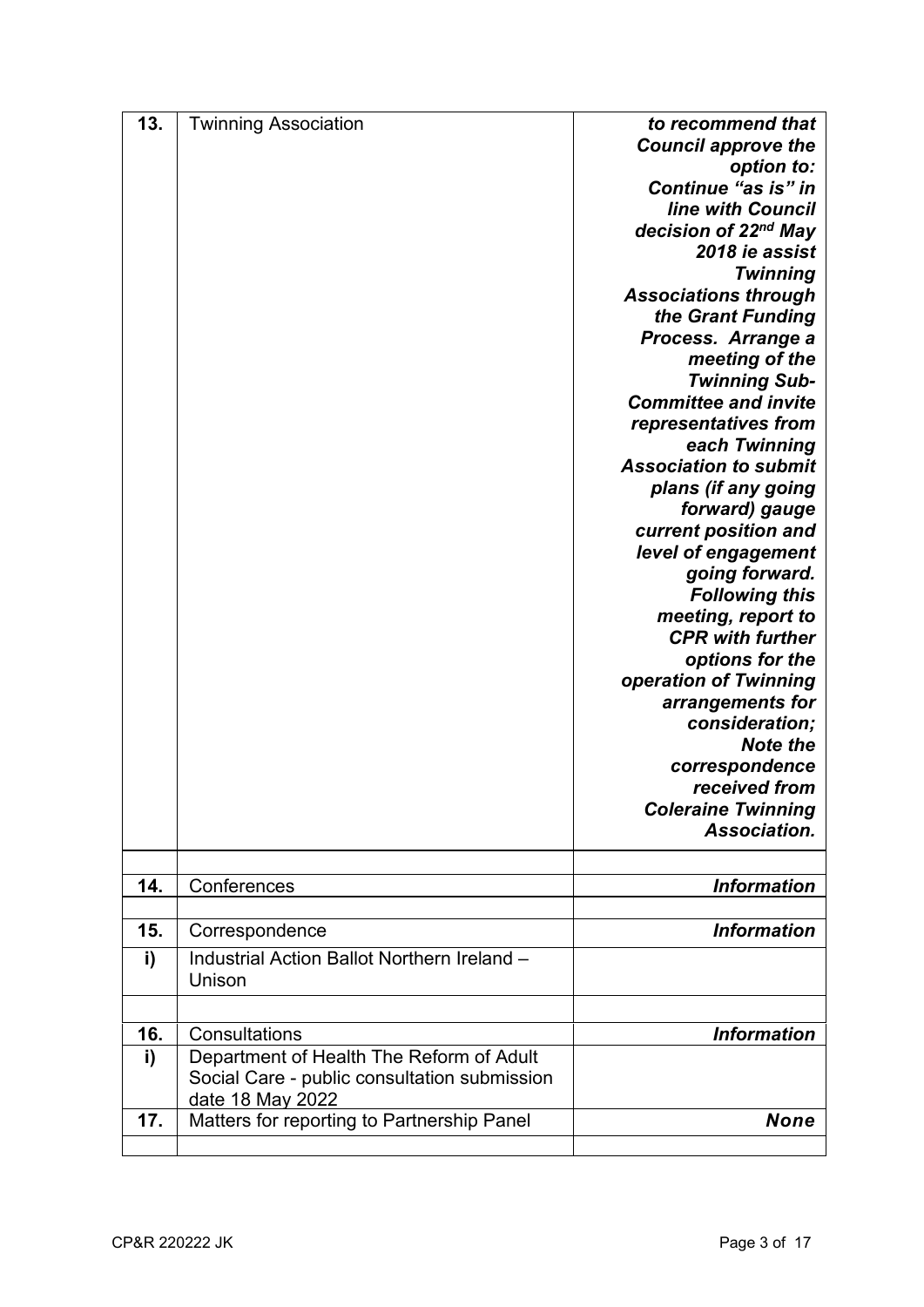| 18.   Any Other Relevant Business (notified in | <b>None</b> |
|------------------------------------------------|-------------|
| $\vert$ accordance with Standing Order 12(o))  |             |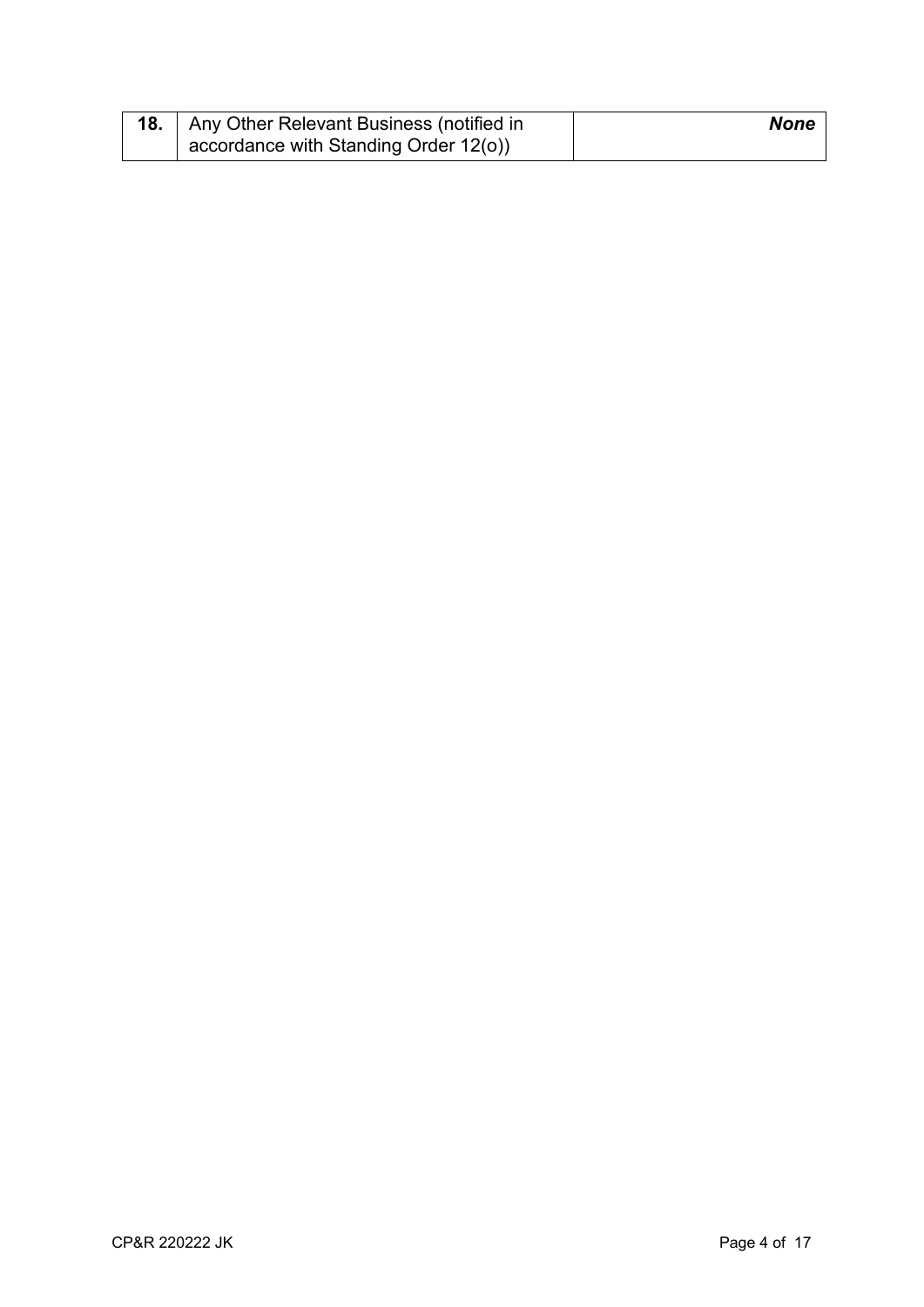## **MINUTES OF THE PROCEEDINGS OF THE MEETING OF THE CORPORATE POLICY & RESOURCES COMMITTEE HELD IN THE COUNCIL CHAMBER, CIVIC HEADQUARTERS, AND VIA VIDEO-CONFERENCE ON TUESDAY 22 FEBRUARY 2022 AT 7.00 PM**

| In the Chair:                                     | Alderman Knight McQuillan (C)                                                                                                                                                                                                                                                                                                                                                          |
|---------------------------------------------------|----------------------------------------------------------------------------------------------------------------------------------------------------------------------------------------------------------------------------------------------------------------------------------------------------------------------------------------------------------------------------------------|
| <b>Present:</b>                                   | Alderman Baird (R); Duddy (C); Fielding (C); Hillis (C);<br>Councillors Beattie (R); Chivers (R), Dallat O'Driscoll (R),<br>McGurk (R); McLean (C); C McShane (R), Wilson (R)                                                                                                                                                                                                          |
| <b>Officers Present:</b>                          | M Quinn, Director of Corporate Services (C)<br>R Baker, Director of Leisure and Development (R)<br>A McPeake, Director of Environmental Services (R)<br>P Donaghy, Democratic and Central Services Manager<br>(R)<br>K Mailey, Head of Organisational Development & Human<br>Resources (R)<br>J McCarron, Performance Officer (C)<br>J Keen, Committee and Member Services Officer (C) |
| <b>Non - Committee</b><br><b>Members Present:</b> | Councillor Holmes (R)                                                                                                                                                                                                                                                                                                                                                                  |
| In Attendance:                                    | C Lorne, Managing Consultant, RSM (R)                                                                                                                                                                                                                                                                                                                                                  |
|                                                   | A Lennox, Mobile Operations Officer(C)<br>C Thompson, ICT Officer (C)                                                                                                                                                                                                                                                                                                                  |
|                                                   | Press $(2 No.) (R)$                                                                                                                                                                                                                                                                                                                                                                    |
| Key:                                              | (C) Attended in the Chamber<br>(R) Attended Remotely                                                                                                                                                                                                                                                                                                                                   |

The Director of Corporate Services undertook a roll call of committee members present.

The Chair advised Committee of its obligations and protocol whilst the meeting was being audio recorded; and with the remote meetings protocol.

## **1. APOLOGIES**

Apologies were recorded for Alderman Finlay and Alderman S McKillop.

## **2. DECLARATIONS OF INTEREST**

There were no declarations of interest.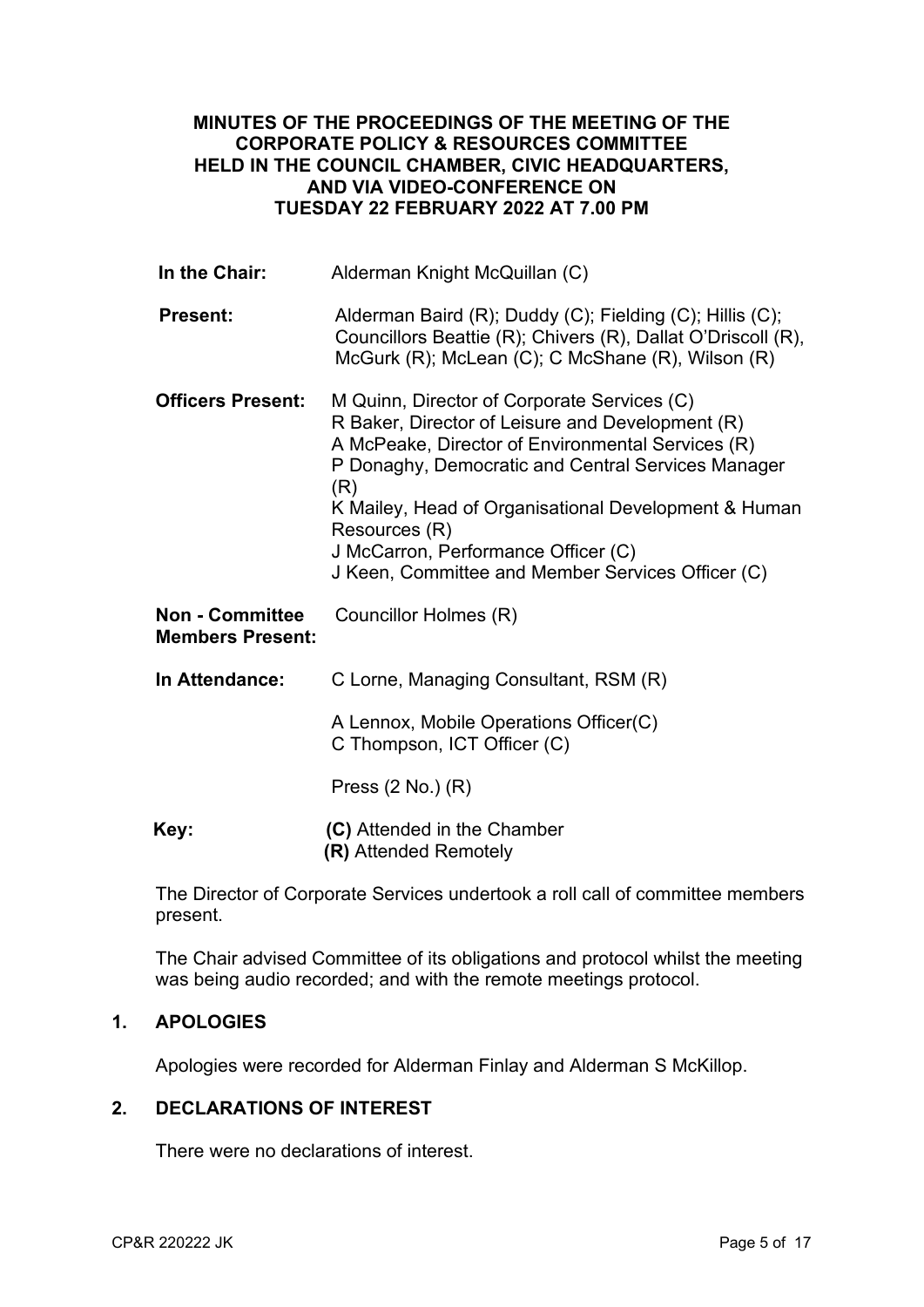### **3. MINUTES OF CORPORATE POLICY AND RESOURCES COMMITTEE MEETING HELD TUESDAY 25 JANUARY 2022**

Summary, previously circulated.

**AGREED** – that the Minutes of the Corporate Policy and Resources Committee meeting held Tuesday 25 January 2022 were confirmed as a correct record.

The Chair advised that Item 17 would be considered at the beginning of the meeting and '*In Committee'* to enable the external consultant to leave the meeting early. Alderman Duddy requested that all *'In Committee'* items are considered together.

**AGREED** – that all *'In Committee'* items are considered together.

## **MOTION TO PROCEED** *'IN COMMITTEE'*

Proposed by Alderman Duddy Seconded by Alderman Fielding and

**AGREED** – to recommend that Council move *'In Committee'.* 

### **\* Members of the Press left the meeting at 19:06**

*The information contained in the following items is restricted in accordance with Part 1 of Schedule 6 of the Local Government Act (Northern Ireland) 2014.* 

## **4. CONTRACT FOR THE PROVISION OF TEMPORARY LABOUR**

Confidential report, previously circulated, presented by the Director of Corporate Services.

#### **Purpose of Report**

The purpose of this report is to provide Members with an update relating to the Tender for the Provision of Temporary Labour from 1st April 2022, which was presented to CPR Committee on Tuesday 23rd November, and additional information provided to Full Council on Tuesday 7 December.

**It is recommended** that Council award the contracts for the provision of Temporary Labour to Staffline.

The Managing Consultant, RSM, provided further detail regarding the tender process.

Proposed by Councillor McLean Seconded by Alderman Fielding and

**AGREED –** to recommend that Council award the contracts for the provision of Temporary Labour to Staffline.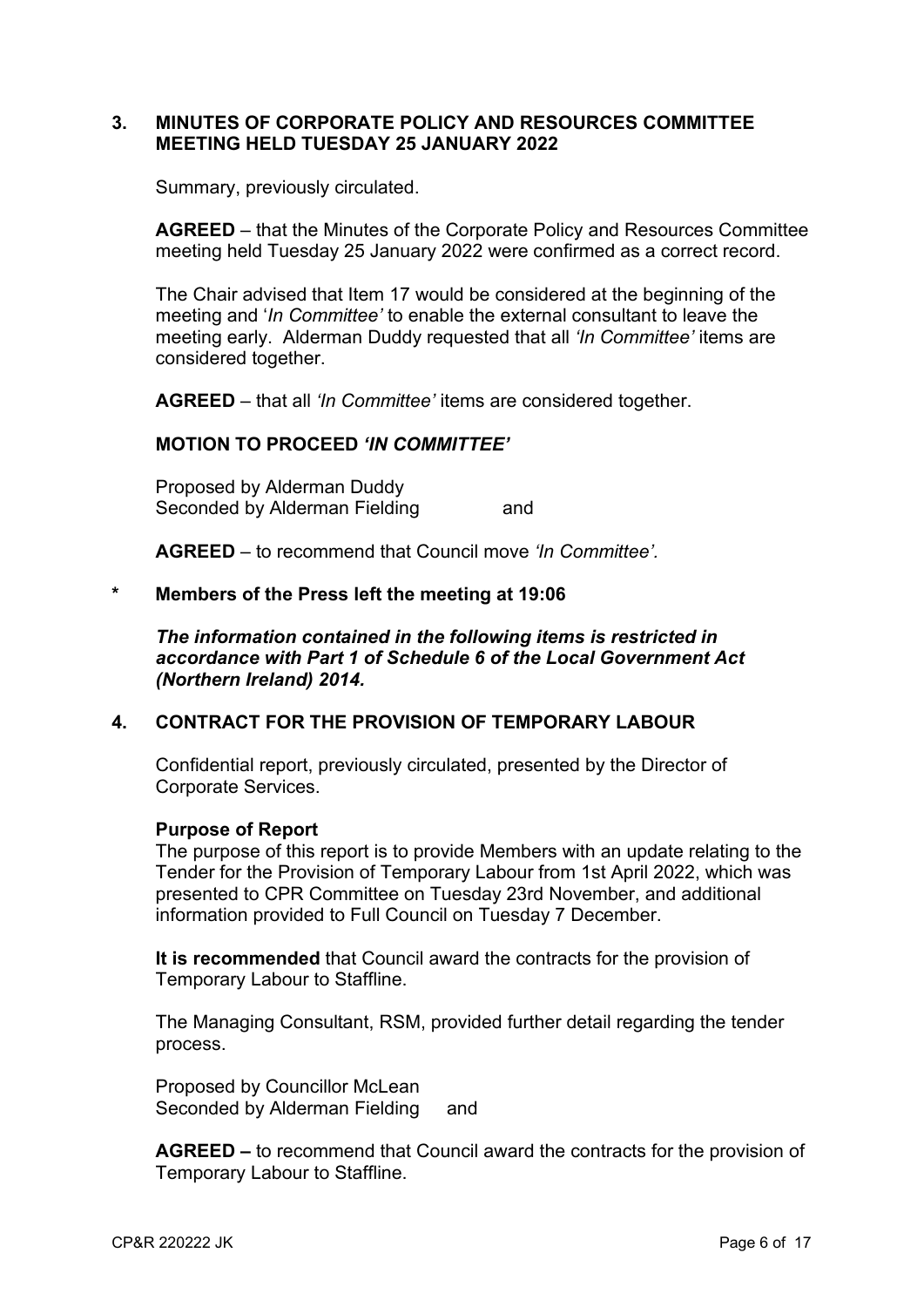### **5. MINUTES OF THE LAND AND PROPERTY SUB COMMITTEE MEETING HELD 2 FEBRUARY 2022**

Minutes previously circulated.

**AGREED –** to recommend that Council approve the Minutes of the Land and Property Sub-Committee meeting held Wednesday 2 February 2022 and recommendations therein.

# **6. POPULATING THE ORGANISATION STRUCTURE UPDATE**

Report, previously circulated, presented by the Director of Corporate Services.

## **Purpose of Report**

Following on from the Agency Workers and Vacancy Control, Populating the Organisation Structure update report presented to October Committee, the purpose of this report is to provide Members with a Progress report on populating the Organisation Structure from the Directors of Leisure and Development and Environmental Services, and associated timeline of the work completed since December 2020 to date regarding the harmonisation of terms and conditions.

**It is recommended** that the Final Agreed Management Proposal, and associated Terms and Conditions within Estates & Operations Service Areas in the Environmental Services Directorate is approved.

In response to questions the Director of Environmental Services confirmed the progress to date and provided a projected timeline for completion of the assimilation of jobs and to fill vacancies.

In response to questions the Director of Leisure and Development confirmed the progress to date regarding the assimilation of jobs and provided details of the next steps.

Proposed by Alderman Duddy Seconded by Councillor McLean and

**AGREED –** to recommend that Council approve the Final Agreed Management Proposal, and associated Terms and Conditions within Estates & Operations Service Areas in the Environmental Services Directorate.

## **\* Councillor Dallat O'Driscoll joined the meeting remotely at 7:22pm**

## **7. CORPORATE SERVICES MANAGEMENT ACCOUNTS – PERIOD 9**

Confidential report, previously circulated, present by the Director of Corporate Services.

The purpose of this report to provide Members with information on the current financial position of Corporate Services Directorate at the end of Period 9.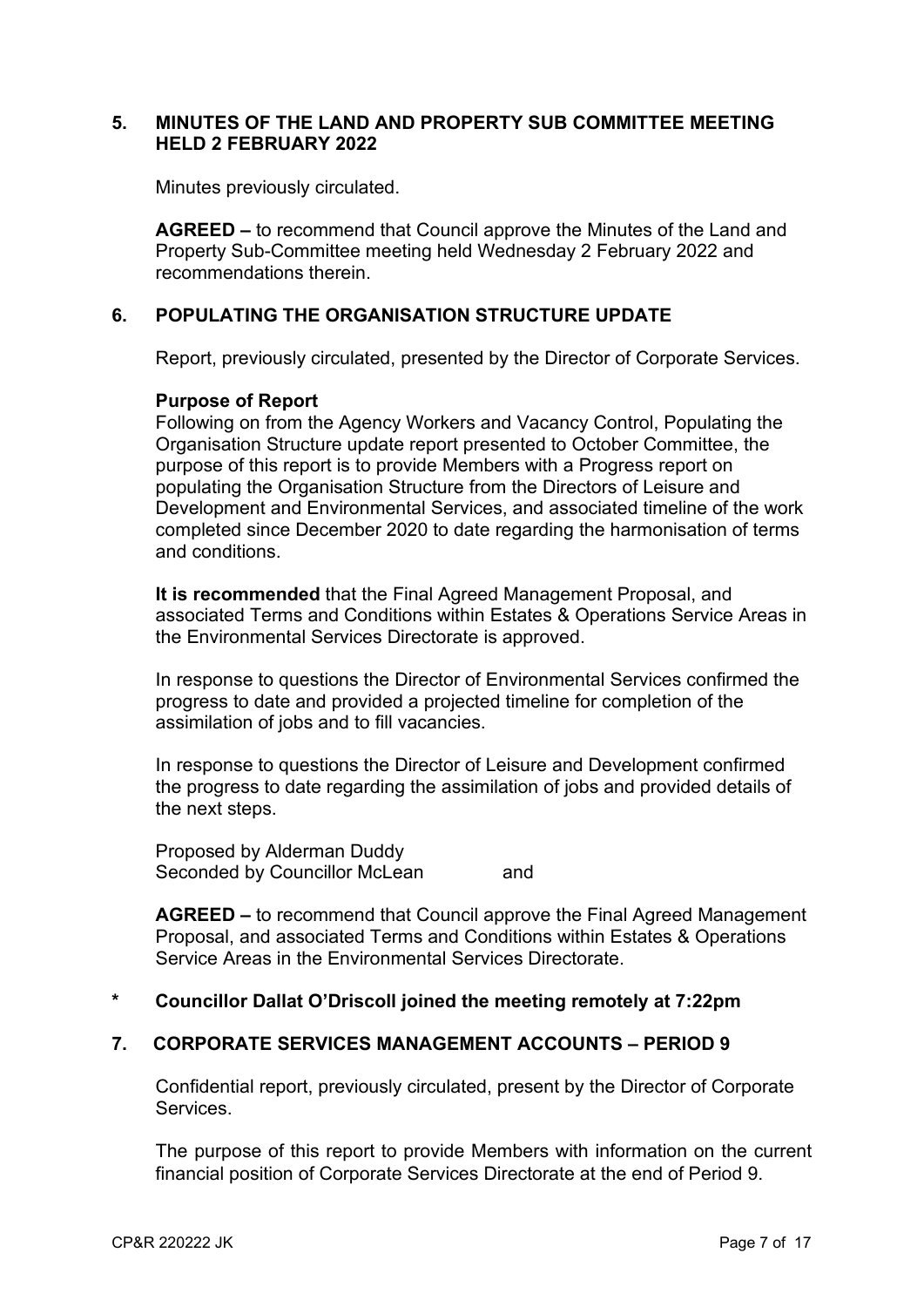**It is recommended** that Council note the information presented.

### **MOTION TO PROCEED** *'IN PUBLIC'*

Proposed by Alderman Duddy Seconded by Alderman Hillis and

**AGREED** – to recommend that Council move *'In Public'.* 

### **\* Members of the Press were readmitted to the meeting at 19:27**

#### **8. CITIZEN SURVEY**

Report, previously circulated, presented by the Director of Corporate Services.

#### **Purpose of Report**

The purpose of this report is to update Members on the outcomes and planned next steps following the Council's first ever Citizens Survey

#### **Background**

In June 2021, through the 2021/22 Performance Improvement Plan, Council began to work on an Improvement Objective to increase our levels of engagement with citizens. Primarily amongst this was the development, rollout, and completion of CCG's first Citizen's Survey.

We set an ambitious target of 2,000 responses as well as committing to report back to Council with results and outcomes before the end of March 2022.

#### **Citizens Survey**

The Citizen's Survey was opened on 24<sup>th</sup> November 2021 and then closed on 7<sup>th</sup> January 2022.

An invitation leaflet to take part was delivered to every domestic address in the Borough. A promotional video was developed and issued through Council's social media channels and local press and media were also utilised.

As this was Council's first ever Citizen's Survey, the decision was taken to focus on the key visible areas of refuse collection, street cleansing, parks and open spaces, sport and leisure, births deaths and marriages, and community **facilities** 

### **Outcomes and Headline Results**

Council have received 2,268 responses in total, with an excellent completion rate of 82%. For a population the size of Causeway Coast and Glens, this is a statistically significant number, which means that we can have a high degree of confidence (95%) that the views expressed will be in line with those of the population as a whole.

A Survey Summary Report is attached at Annex 1 (circulated) to this report.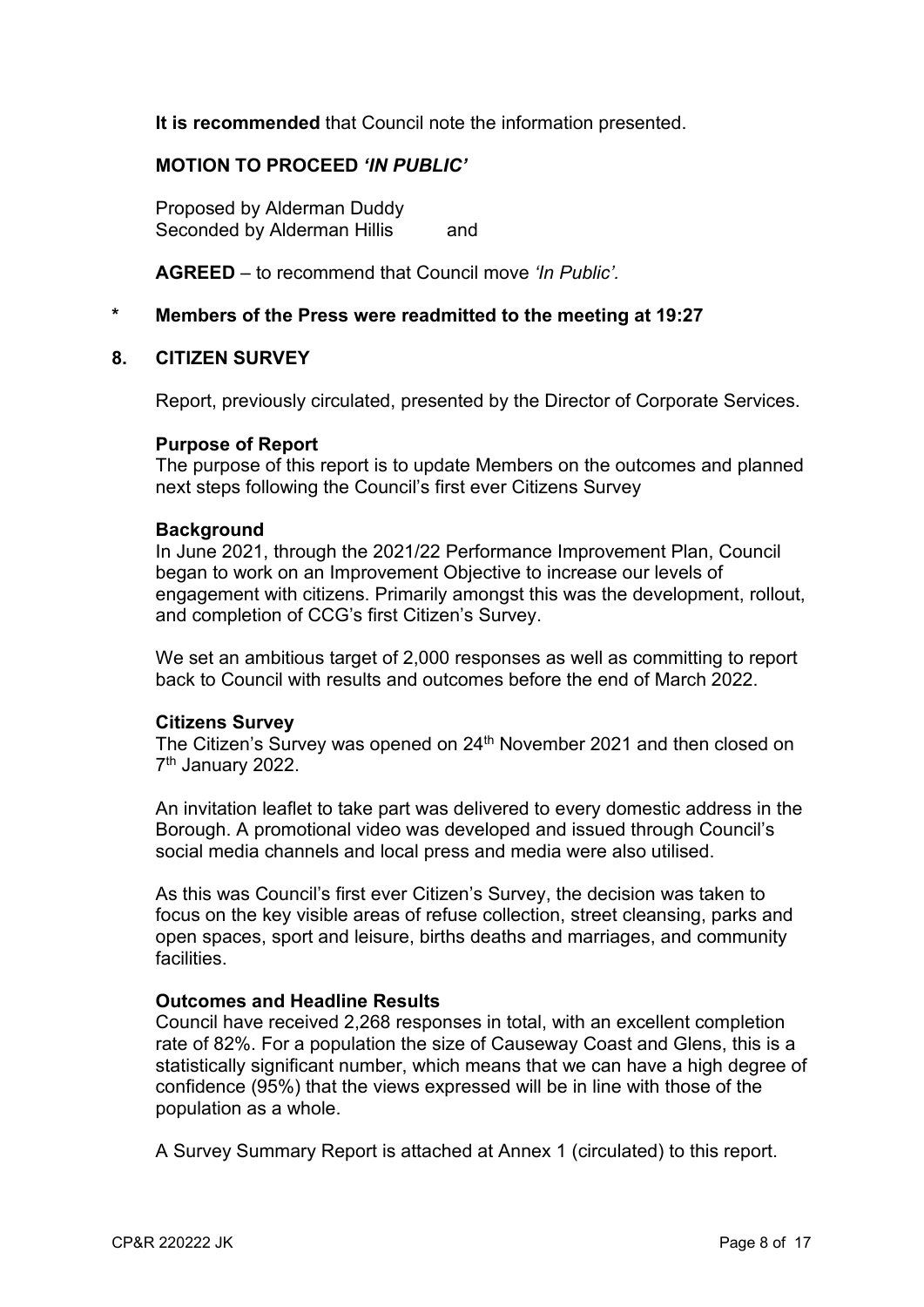Citizens were asked to rate Council's overall performance with a maximum score of 5 Stars. Council achieved an overall score of 3.2 which demonstrates that Council is viewed in a positive light. Indeed, over 40% of respondents returned a satisfaction rate of 4 Stars or above.

Refuse Collection was perceived as the most important service for citizens. It was also the Service area that scored most highly on questions around performance.

Some early areas for improvement identified are around the perceived lack of services for young people and the low levels of engagement between Council and young people.

870 respondents took the opportunity to provide further comments on any aspects of the Councils performance. This has provided an additional wealth of information and valuable qualitative data. The areas mentioned the most in the additional comments were Council facilities, recycling, litter, car parking and swimming.

#### **Next Steps**

Members will be provided with a detailed breakdown of the results of the survey.

Council Services will also be provided with a detailed breakdown of the results of the survey. Services will be asked to analyse the results and identify potential areas for improvement that could be developed through Service Business Plans and/or the Council's Performance Improvement Plan.

We will publish the findings of our Citizens Survey on the Council's website and social media channels.

**It is recommended** that the Corporate Policy and Resources Committee notes the contents of this report, outcomes and next steps, as well as the detailed results in the Survey Summary Report attached.

Committee Members welcomed the survey and findings presented in the report. During debate consideration was given to using the information as a benchmark going forward, how the Council can improve on delivering services and the importance of Elected Members presenting positive image of the Council. The high population of older people in the Glens DEA was highlighted and consideration given to how they can be communicated with particularly if they do not have access to the internet.

The low numbers of people who responded from Moyle and Glens DEA, including young people, was noted by Councillor C McShane.

In response to questions the Performance Officer advised when the Council intended to complete a Citizen Survey again, how the Council intended to promote the positive results of the survey and confirmed costs associated with the advertising of the Citizens Survey. The Performance Officer referred to the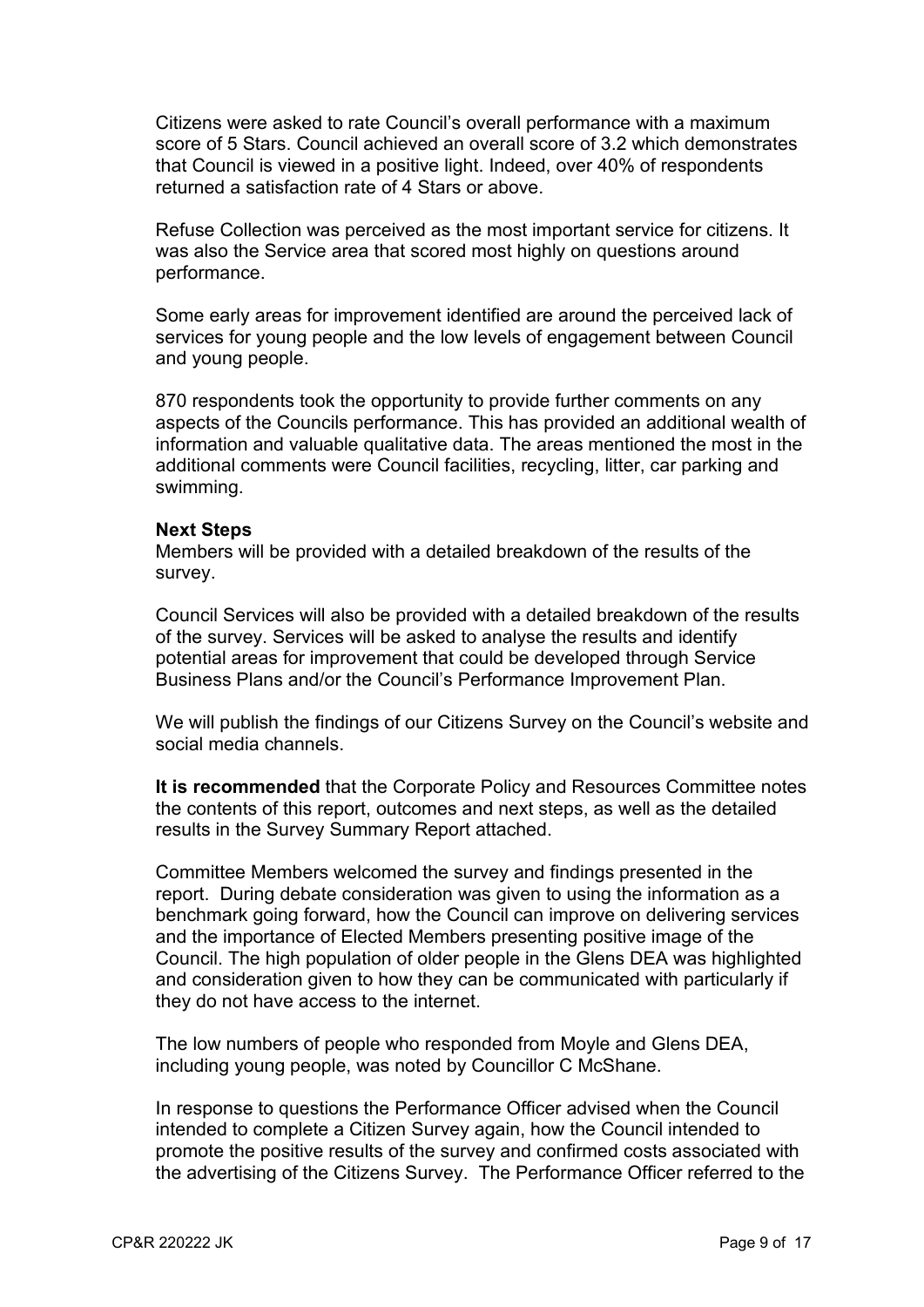report to confirm how residents were contacted and the number of people in the older age groups who responded.

Proposed by Councillor McShane Seconded by Alderman Baird and

**AGREED –** to recommend that Council notes the contents of this report, outcomes and next steps, as well as the detailed results in the Survey Summary Report attached.

## **9. GIFTS AND HOSPITALITY POLICY**

Report, previously circulated, presented by the Director of Corporate Services.

#### **Purpose of Report**

To present a Gifts and Hospitality Policy for Elected Members and Officers for approval.

#### **Background**

#### **Draft Gifts and Hospitality Policy**

In 2017-2018 the audit of Corporate Governance recommended: Priority Rating 3, that *a Gifts and Hospitality Policy should be put in place or a monetary limit for accepting gifts or hospitality should be defined and communicated to all staff and elected members.*

### **Consultation**

The draft Gifts and Hospitality Policy was presented to Members at the Corporate Policy and Resources Committee Meeting in November 2021 for consideration and consultation. Comments were requested by 31st December 2021. No comments were received.

The draft Policy has been considered by the Senior Leadership Team, and the Trade Unions through the Action Group and Joint Consultative and Negotiating Committee (JCNC) and no amendments to the draft presented were made.

The policy has been equality screened and no significant detrimental impacts were noted.

**It is recommended** that the Draft Gifts and Hospitality Policy for Elected Members and Employees is approved

Proposed by Alderman Duddy Seconded by Councillor McLean and

**AGREED –** to recommend that Council approve the Draft Gifts and Hospitality Policy for Elected Members and Employees

#### **10. WOMEN'S WORKING GROUP MINUTES**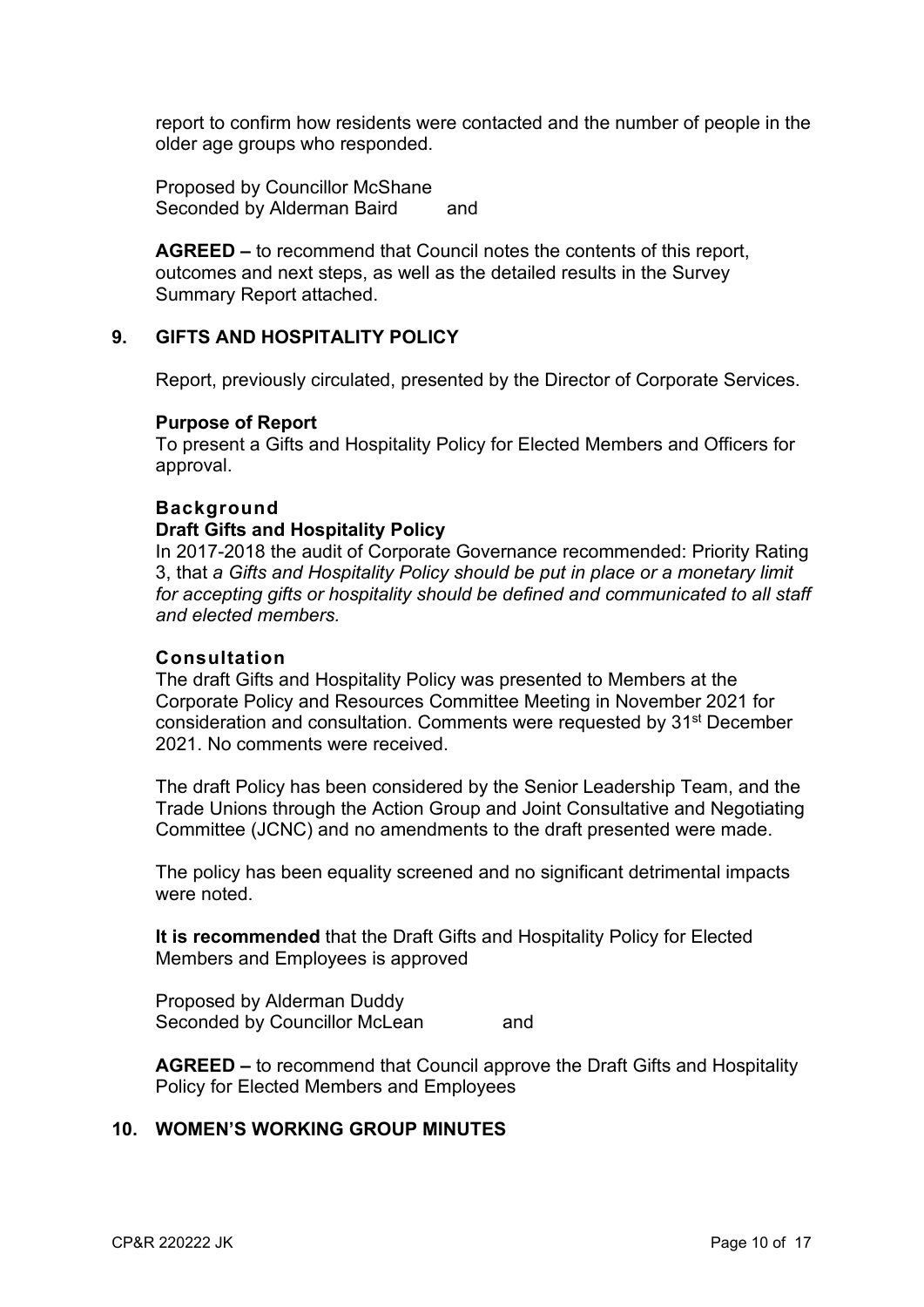The Director of Corporate Services referred Committee Members to the note of the Woman's Working Group held on Monday 21 February 2022 via MS Teams.

Councillor C McShane reflected on the motivation and drive behind this Working Group and acknowledged the support received from a male Councillor at this meeting.

**AGREED –** to recommend that Council approve the note of the Woman's Working Group and actions therein.

### **11. ELECTED MEMBER DEVELOPMENT WORKING GROUP NOTES DECEMBER 2021**

The Director of Corporate Services referred Committee Members to the notes of the Elected Member Development Working Group held on Wednesday 15 December 2021.

Proposed by Alderman Fielding Seconded by Councillor Chivers and

**AGREED –** to recommend that Council approve the notes of the Elected Member Working Group and actions therein.

## **12. NAC REQUEST**

Report previously circulated, presented by the Director of Corporate Services.

#### **Purpose of Report**

The Purpose of the report is to present a request from the National Association of Councillors (NAC) to host their meeting on Wednesday 20 July 2022 in a Council facility.

#### **Background**

Correspondence has been received Councillor Joe Boyle Secretary (NAC), advising of the planned dates for the 2022 National Association of Councillors (NAC) NI Members Meetings. The meetings take place bi-monthly and traditionally the location was rotated around each council region but due to Covid-19 this pattern was disturbed over the past two years.

NAC have stated they understand that some Councils are not currently hosting meetings for outside bodies such as the NAC and that future additional restrictions could also affect a Council's ability to host meetings and will liaise with each Council in advance to determine if this is the case and can then arrange meetings at hospitality venues within that Council area as an alternative.

Prior to Covid-19 guidelines, host Council's on a rotational basis, would have provided refreshments on arrival with a light buffet style lunch for the NAC meeting attendees. Whilst the NAC would appreciate if this could continue, they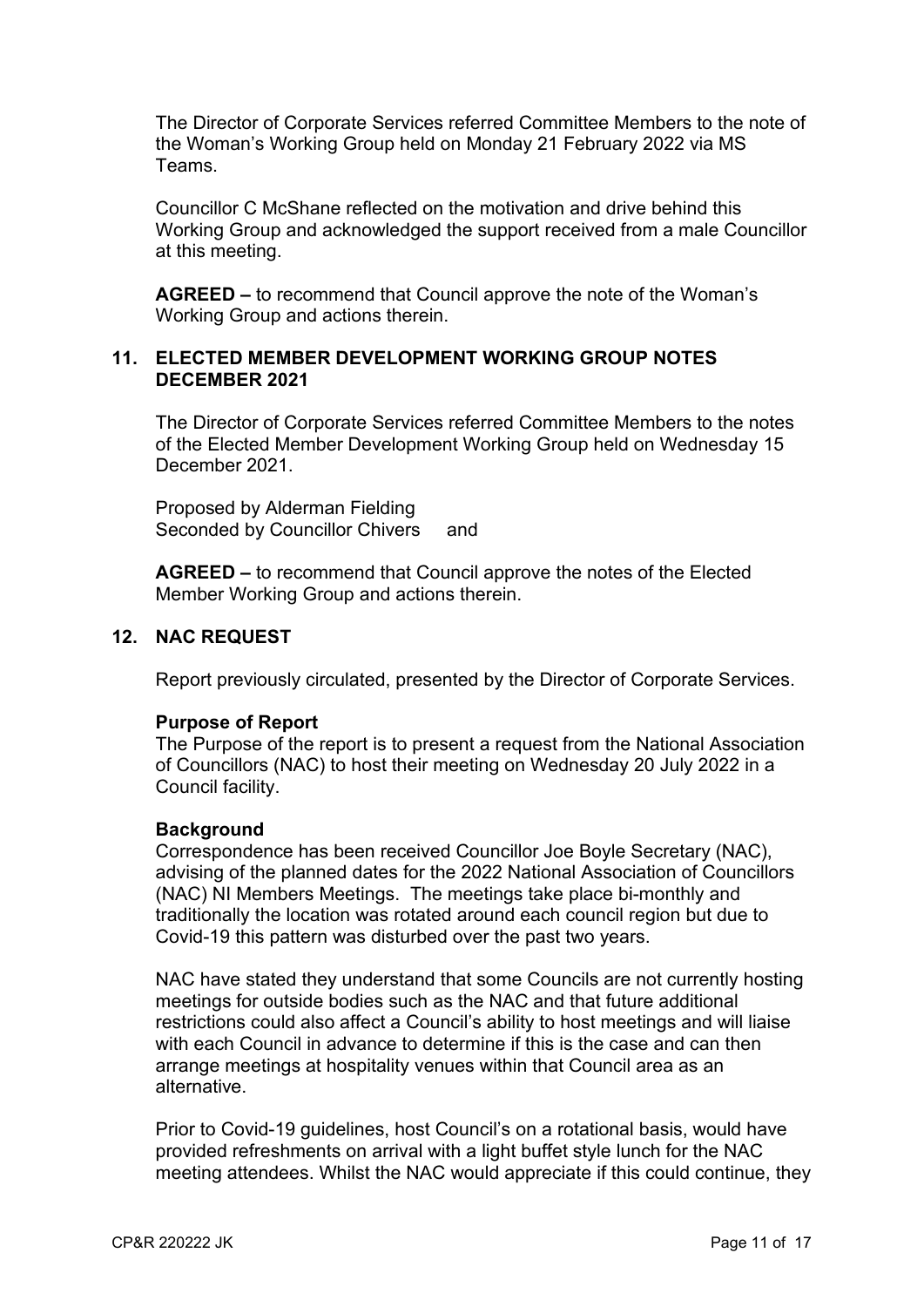are equally mindful that this may not be the case at this point in time. The NAC Executive therefore look forward to Council's response concerning this request.

### **NAC requirements**

NAC require the undernoted arrangements in place for their meeting to be held in Causeway Coast and Glens area on Wednesday 22<sup>nd</sup> July 2022:

- Meeting room for up to 35 in-person attendees with disabled access and available from 9.30am for set-up;
- Capability for audio/visual set-up to enable remote access for virtual attendees by the NAC's Zoom Account;
- Refreshments of tea/coffee/scones available for Attendees arriving from 10am;
- Buffet lunch with selection of hot items and sandwiches with tea/coffee following the meeting to be available between 12.30 and 12.45pm;
- On-site car parking.

#### **Cost to host NAC**

Whether Council are minded to approve the request or otherwise, due to the request for a hybrid meeting set-up, Officers would recommend Council consider the use of The Council Chamber for this meeting.

Civic Facilities have advised there is no room charge for the use of The Council Chamber and supply of tea/coffee. IT staffing assistance will be required for the meeting setup from 9.00am-1.00pm and one Democratic Services staff member in attendance to oversee arrangements. Two quotations have been sought for scones and buffet style lunch, one quotation has been submitted at a cost of approximately £237 + VAT for 35 people.

**It is recommended** that the Corporate Policy & Resources Committee consider the request for Council to host the National Association of Councillors Members' meeting on Wednesday 22<sup>nd</sup> July 2022 in The Council Chamber, Civic Headquarters as outlined.

**AGREED –** to recommend that Council host the National Association of Councillors Members' meeting on Wednesday 22nd July 2022 in The Council Chamber, Civic Headquarters as outlined.

### **13. TWINNING ASSOCIATION**

Report previously circulated, presented by the Director of Corporate Services.

#### **Introduction**

CCGBC established a Twinning Sub-Committee (CPR), which met on 15th August 2017, 23<sup>rd</sup> November 2017 and 9<sup>th</sup> May 2018.

Representations were received from each of the legacy committees during this time.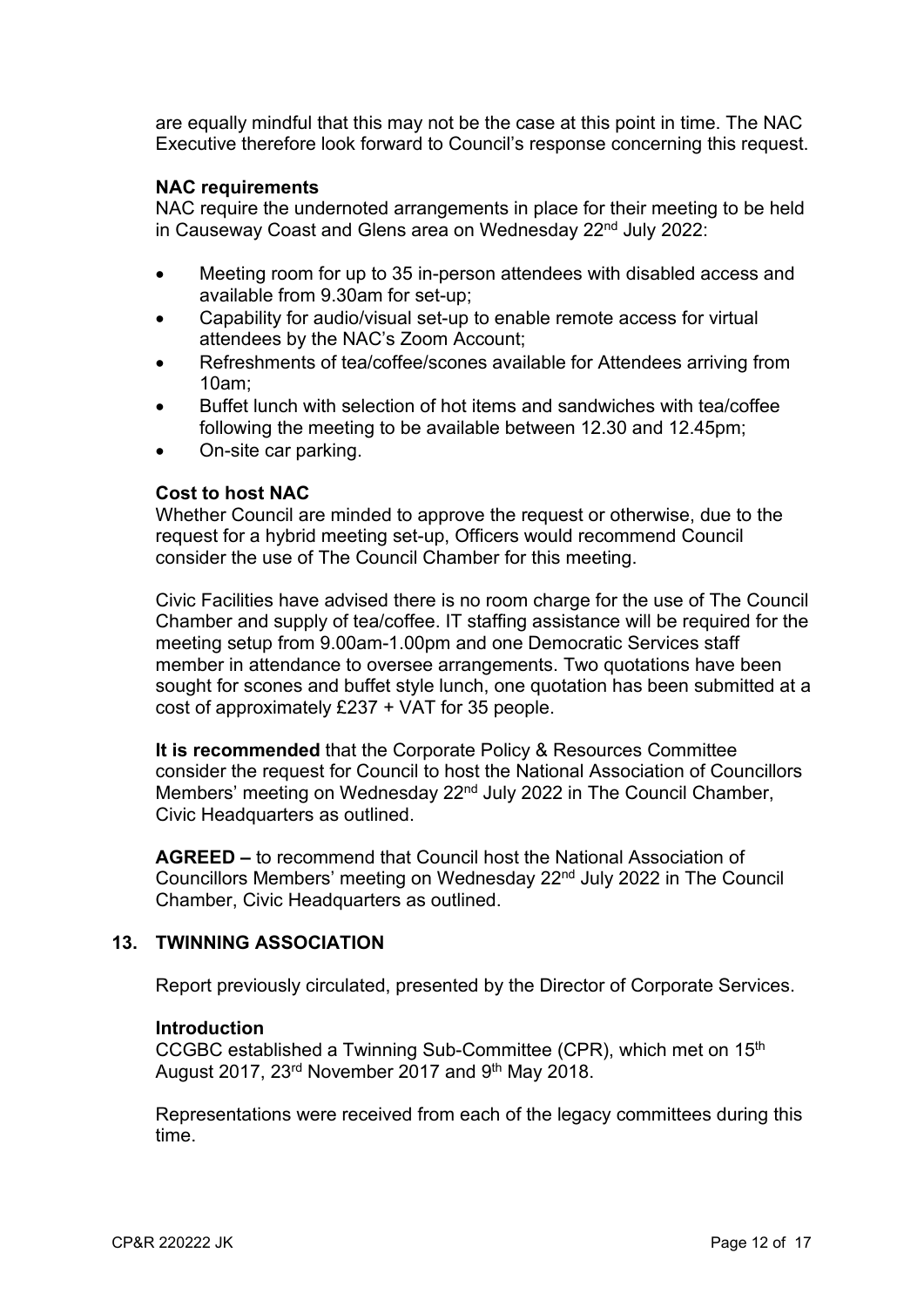Council agreed (22nd May 2018) that the budget be increased to £20k, with each of the 4 Twinning Groups being granted up to £5K per year, following an assessment process and that each of the groups present to the Sub-Committee on work being carried out.

"*That Option 3 in relation to funding is agreed; specifically that Council continues to provide funding to the 4 legacy Twinning Associations with the funding to be administered through Council's Funding Unit on a project by project basis, in accordance with set criteria as outlined in the draft report. A maximum grant to any one Twinning Association in a financial year up to £5,000 and where possible, the Council will seek to secure external funding to support the twinning programme, either directly, or by assisting local organisations to apply for funding as part of their project, in liaison with the Council's external funding officer".* 

Subsequently during estimates process (2019/20) the funding total for twinning grants was reduced to £10,000, based on actual payments.

### **Payments Made Since 2015**

The table circulated in the report provided details of payments made to each Twinning Association since 2015. No payments were awarded since year-end 2020 as a result of COVID.

Following the Council decision on 22nd May 2018, Twinning Association funding was administered through the Council's grant funding programme. The grant programme was put in place for 2019/2020.

#### **Recent correspondence and current position**

Correspondence was received from the Coleraine Twinning Association (CTA) (Appendix 1) (circulated)

Coleraine Twinning Association did not apply for a grant in 2020/21 or 2021/22. In February 2019 the application was rejected, due to lack of detail. Grant Funding Unit reopened the grant and Coleraine Twinning Association reapplied in May 2019 –they scored 40% which below the 65% threshold.

Grant Funding Unit re-opened the programme a third time, met with Coleraine Twinning Association to help with the application but they refused to submit an application.

In order to accommodate the Twinning Associations Grant Funding Unit keep this grant programme open all year round.

#### **Options for consideration**

Continue "as is" in line with Council decision of 22nd May 2018 ie assist Twinning Associations through the Grant Funding Process. Arrange a meeting of the Twinning Sub-Committee and invite representatives from each Twinning Association to submit plans (if any going forward) gauge current position and level of engagement going forward. Following this meeting, report to CPR with further options for the operation of Twinning arrangements for consideration.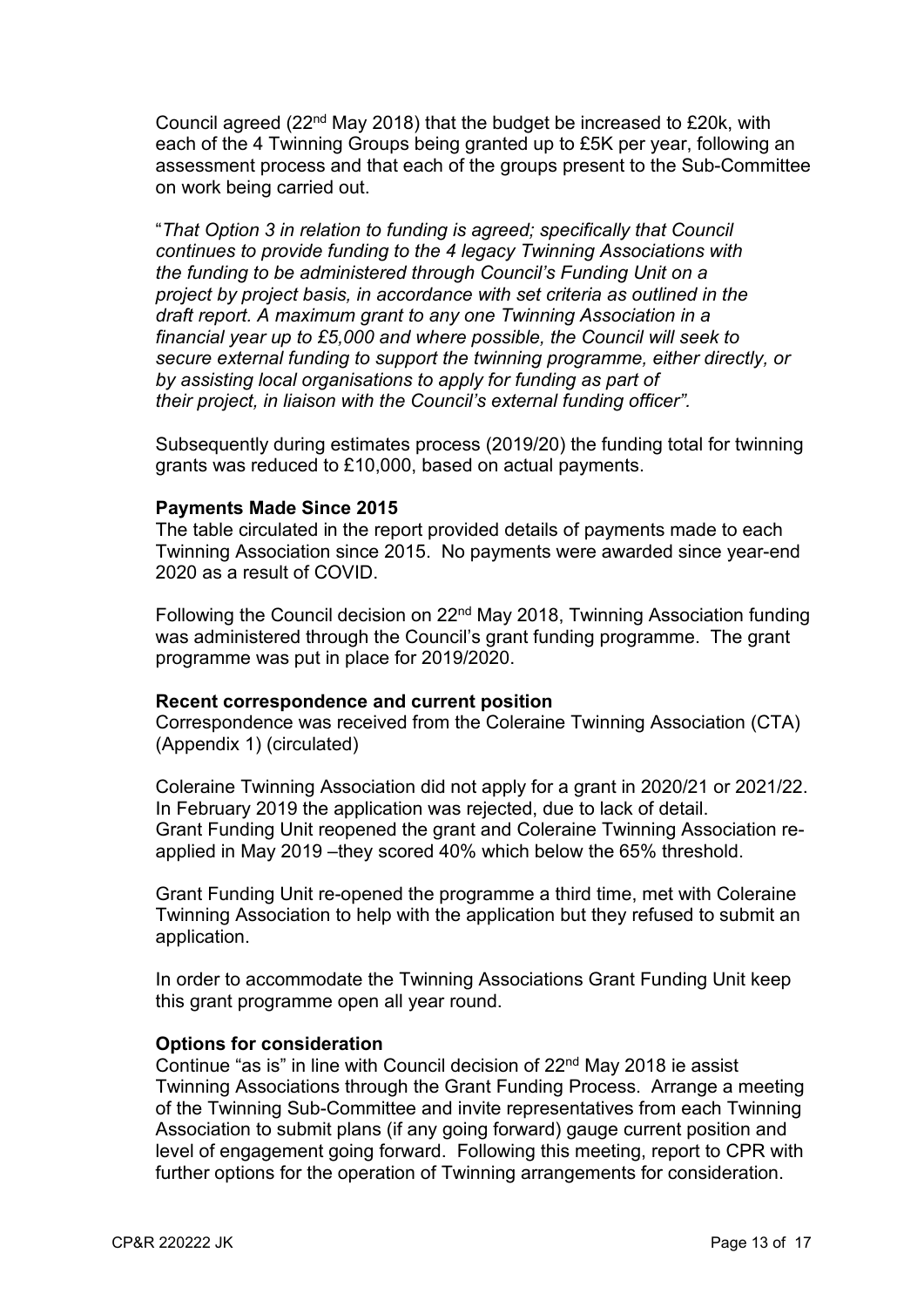**It is recommended** that the Corporate Policy & Resources Committee approve the option to

Continue "as is" in line with Council decision of 22nd May 2018 i.e. assist Twinning Associations through the Grant Funding Process. Arrange a meeting of the Twinning Sub-Committee and invite representatives from each Twinning Association to submit plans (if any going forward) gauge current position and level of engagement going forward. Following this meeting, report to CPR with further options for the operation of Twinning arrangements for consideration.

#### And

Notes the correspondence received from Coleraine Twinning Association.

Alderman Duddy stated that engagement with the Council of La Roche – sur-Yon should occur as soon as possible drawing attention the date of the letter received from Coleraine Twinning Association and that engagement with the remaining three Twinning Associations should continue. Alderman Duddy considered that the fund for the Twinning Associations should not be reduced, rather it remains at the current amount. Alderman Duddy further commented that anyone applying for funding from Council must go through the application process.

The Director of Corporate Services confirmed the situation with Coleraine Twinning Association and stated that this is an opportune time to re-engage with the remaining Twinning Associations. The understanding and agreement of the Coleraine Twinning Charter is something that needs to be considered in the Twinning Sub Committee.

Committee Members reflected on the work of the Twinning Associations and considered it important to continue providing support.

## **\* Alderman Duddy left the meeting at 8:18pm**

Concerns were raised regarding the wording of the recommendation. The Democratic and Central Services Manager confirmed the intent of the recommendation is for Council to understand what position the Twinning Associations are in and provide a supportive role.

Proposed by Alderman Duddy Seconded by Alderman Hillis and

**AGREED –** to recommend that Council approve the option to

Continue "as is" in line with Council decision of 22nd May 2018 i.e. assist Twinning Associations through the Grant Funding Process. Arrange a meeting of the Twinning Sub-Committee and invite representatives from each Twinning Association to submit plans (if any going forward) gauge current position and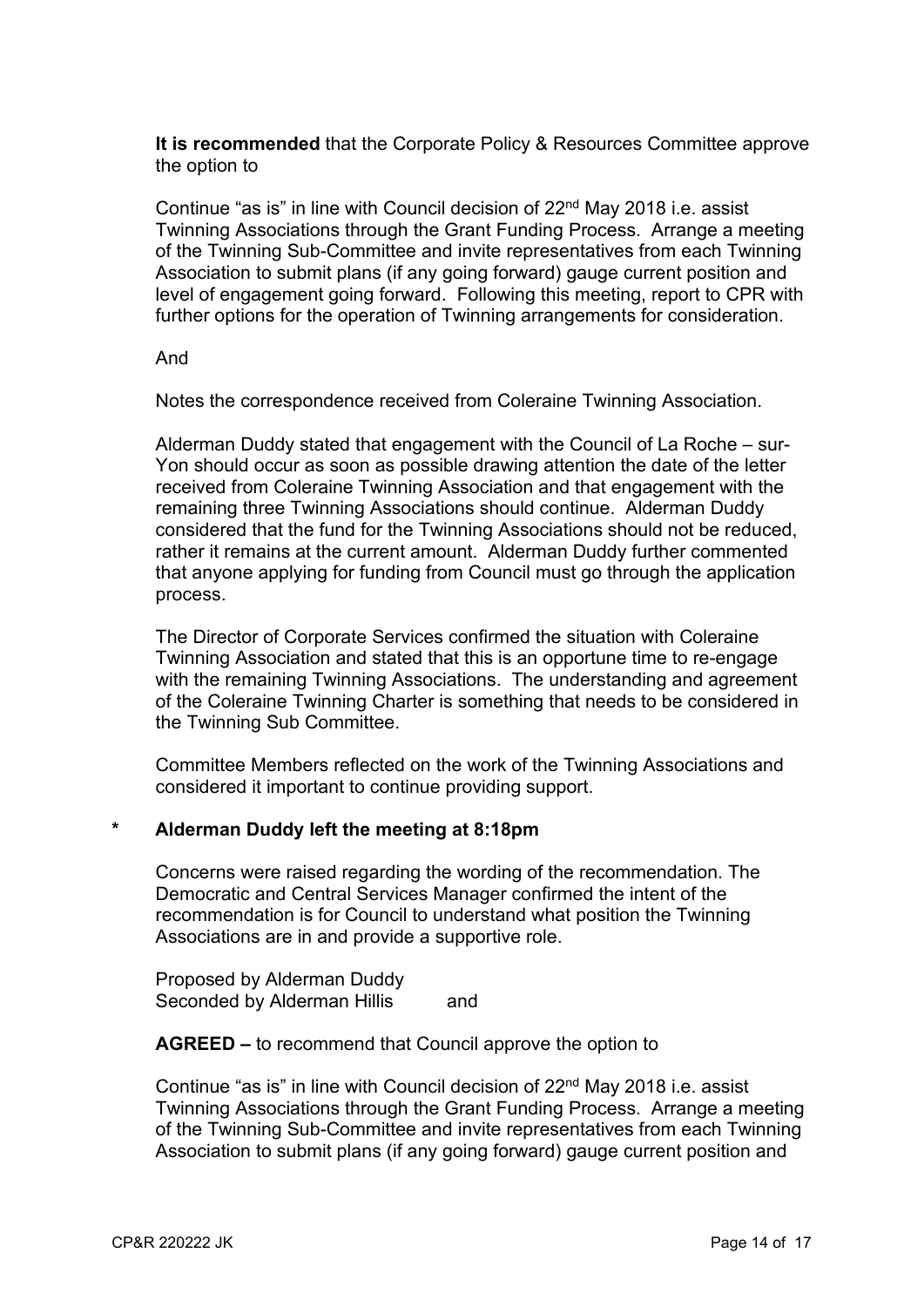level of engagement going forward. Following this meeting, report to CPR with further options for the operation of Twinning arrangements for consideration.

And

Note the correspondence received from Coleraine Twinning Association.

### **14. CONFERENCES**

Report, previously circulated, presented by the Director of Corporate Services.

The purpose of the report is to inform Elected Members of conferences and courses they may wish to attend.

The following are listed:

i) Dundalk & Newry Chambers' Post-Brexit Cross-Border Conference (Invite attached)

Virtual Conference, Zoom Wednesday 9 March 2022, 9am – 1pm Delegate Fee: Free

**It is recommended** that Corporate Policy & Resources Committee approve the Conferences/Courses listed.

#### **15. CORRESPONDENCE**

Report, previously circulated, presented by the Director of Corporate Services.

The purpose of the report is to present correspondence for Members' consideration.

The following are listed:

#### **i)** Correspondence from Civica Election Services, Unison (extract below)

#### **INDUSTRIAL ACTION BALLOT NORTHERN IRELAND – UNISON**

The trade dispute concerns the rates of pay for 2021/22 for all workers whose pay is based upon pay awards made by the National Joint Council for Local Government Services or the Joint Negotiating Committee for Youth and Community Workers.

Our independent scrutineers' report of voting, as required in accordance with the Trade Union and Labour Relations NI Order 1995, for the above ballot which closed at 10am on Thursday, 10 February 2022 is as follows:-

Number of votes cast in the ballot 715

Question: Are you prepared to take part in strike action?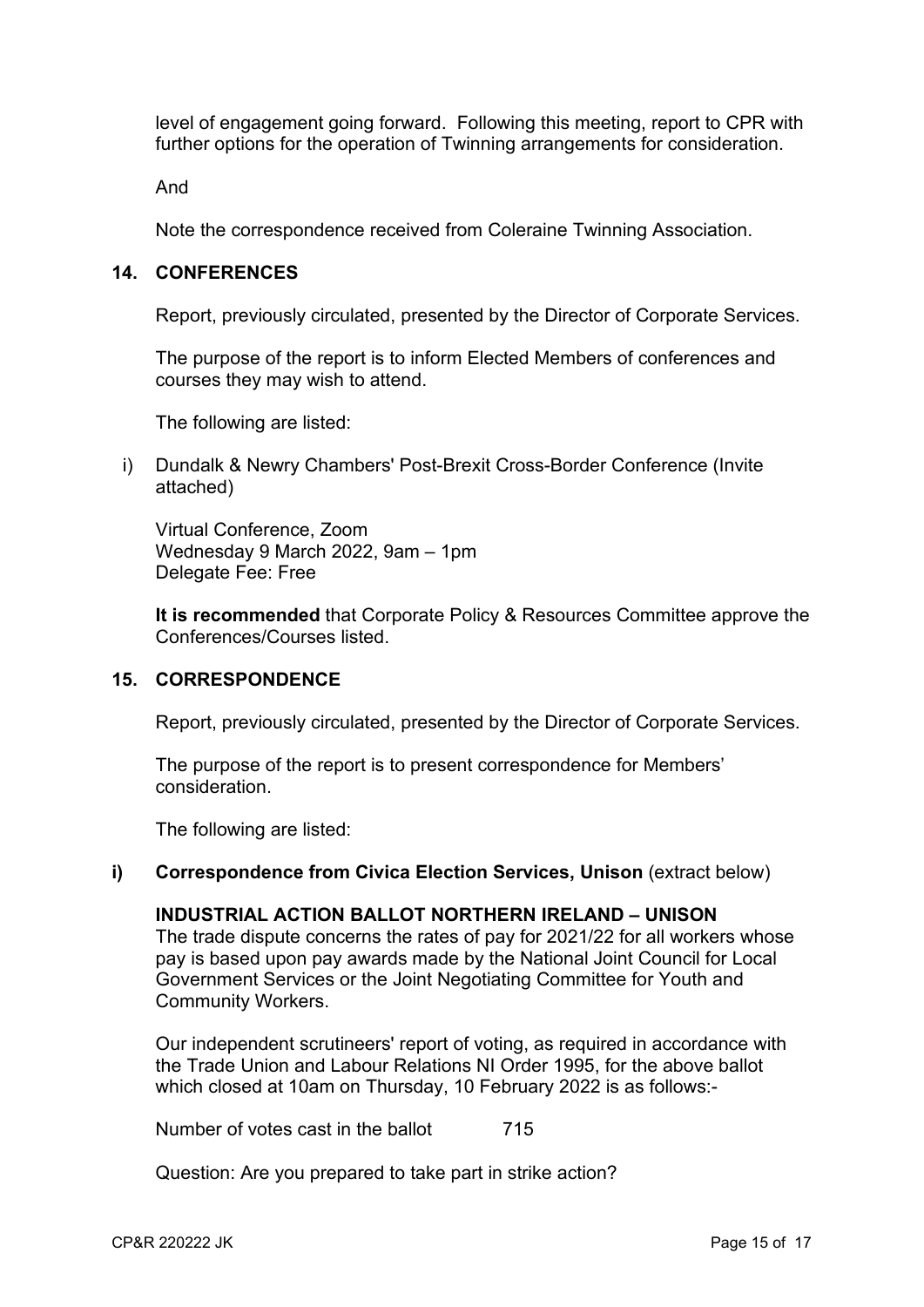Number of spoilt or otherwise invalid voting papers returned 1

| <b>Result of Voting</b> | Yes 613 85.9% |  |
|-------------------------|---------------|--|
|                         | No 101 14.1%  |  |

We are satisfied:

- a) that there are no reasonable grounds for believing that there was any contravention of a requirement imposed by or under any enactment in relation to the ballot
- b) that the arrangements made with respect to the production, storage, distribution, return or other handling of the voting papers used in the ballot, and the arrangements for the counting of the votes, included all such security arrangements as were reasonably practicable for the purpose of minimizing the risk that any unfairness or malpractice might occur,
- c) that we have been able to carry out the functions conferred on us under section 226B(1) without any interference from the trade union or any of its members, officials or employees.

**It is recommended** that Council consider the correspondence.

### **16. CONSULTATIONS**

Report, previously circulated, presented by the Director of Corporate Services.

# **i) Department of Health The Reform of Adult Social Care - public consultation submission date 18 May 2022**

#### **Summary**

The Department for Health has launched its public consultation on the Reform of Adult Social Care. The consultation is live and will be open for 16 weeks from 26 January 2022 – 18 May 2022.

Please take this opportunity to have your say: www.HaveyoursayNI.co.uk

**AGREED** – to recommend that Council note the Correspondence Schedule

## **17. MATTERS FOR REPORTING TO THE PARTNERSHIP PANEL**

There were no matters to report to the Partnership Panel.

# **18. ANY OTHER RELEVANT BUSINESS (NOTIFIED IN ACCORDANCE WITH STANDING ORDER 12(O))**

There were no Items of Any Other Relevant Business notified.